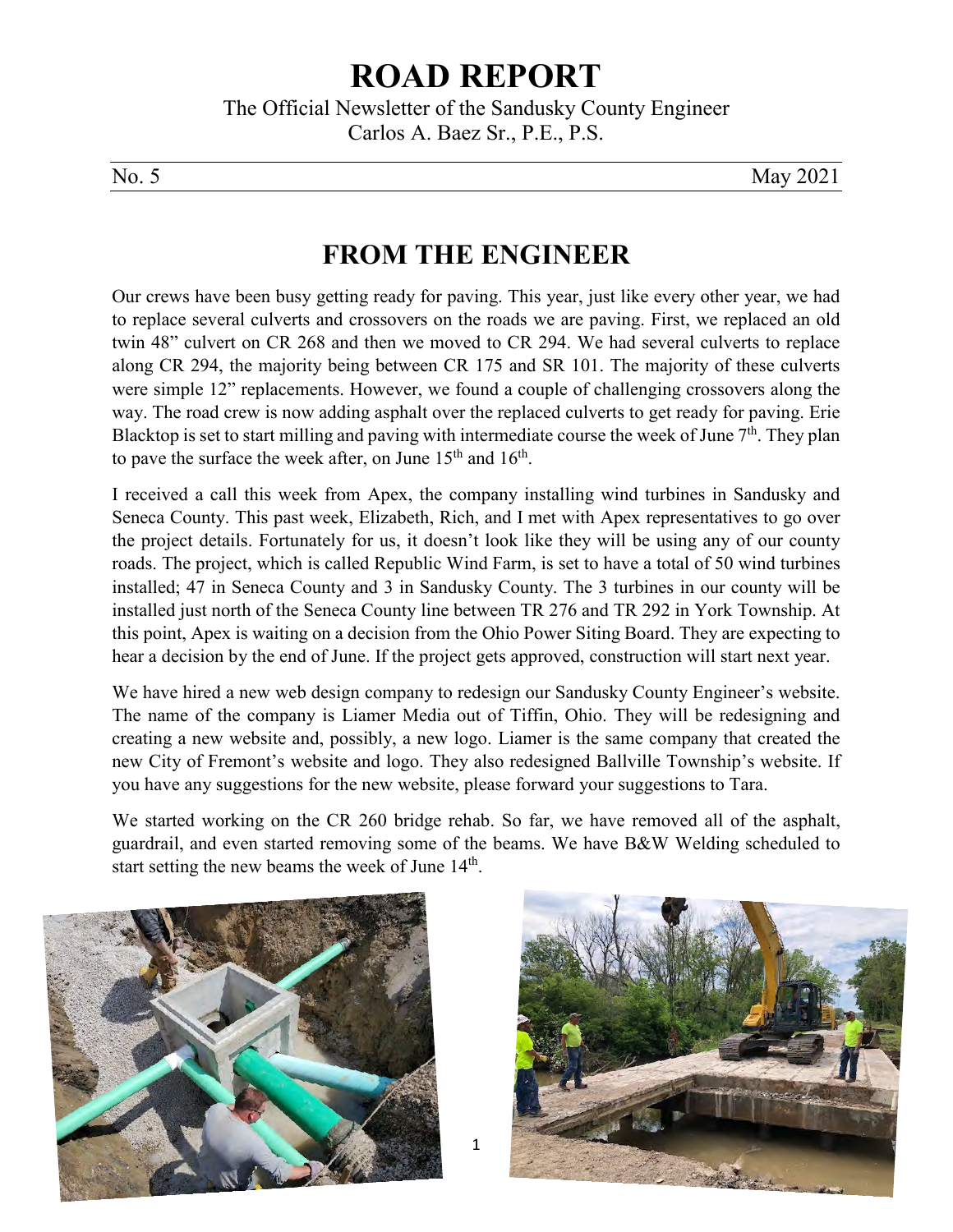## **FROM THE ROAD SUPERINTENDENT**

It has been busy for the past month around here. We have been trying to keep up with the road side mowing, but I think the grass is growing faster than the mowers can get around. We are just now completing the first round of mowing. It does not even look like we have been over east where the mowers started. We will be jumping right into the second round the week of June  $7<sup>th</sup>$ . We have also been trying to keep up with the town route mowing. Keep up the good work.

Crews have also been busy replacing the culverts on CR 294 in front of the paver. In all, we replaced nine culverts and repaired extensions on one. Now the crew is going back through and getting all of the culverts spot paved. Erie Blacktop will be moving in the week of June  $7<sup>th</sup>$  to start milling and scratching. Next on the list will be culvert replacements on CR 268. I don't think there are as many to replace on this road. Nice job, everyone!

In the Sign Shop, Perry has been busy with school zones. With some help, Perry and the crew installed the new crosswalk sign and lights in front of Lutz School. They also installed speed sensors at each end of the school zones at Lutz and at Lakota. He is also staying on top of all sign repairs.

### *~ Miscellaneous Road Work ~*

- Crack sealed at the Fairgrounds
- Finished the bridge beams for RY 260-4.42
- Reset and extended a 48" culvert on TR 302
- Filled pot holes, as needed
- Replaced a culvert on CR 113
- Waterproofed JA 23-2.60 bridge
- Did some spring cleaning around the yard on rainy days
- Washed vehicles on rainy days
- Started RY 260-4.42 bridge beam replacements
	- o Took off guardrail
	- o Stripped asphalt and saw cut joints
	- o Working on trying to get the pins out of the beams that are connected to the wall and piers





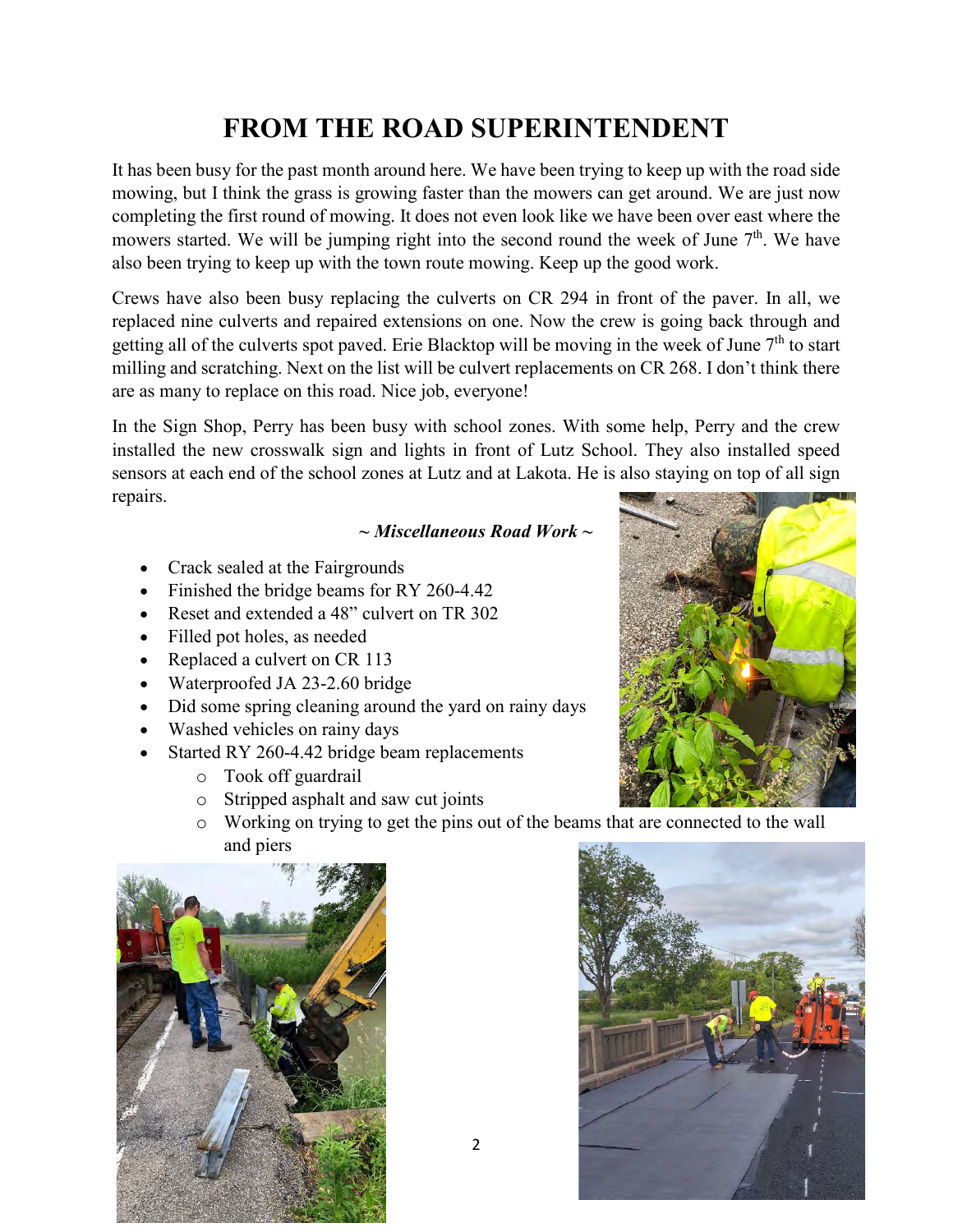## **FROM THE CIVIL ENGINEER**

For the last couple of years, our office has been working on organizing electronic records of our drainage designs, calculations, and culvert records. We are utilizing ArcGIS software to enhance our drainage area sizing capabilities. We are coordinating efforts to electronically file all outgoing drainage designs, whether for our county roads, as a support for township roads, or for assisting Ditch Maintenance. Along with keeping electronic files of all current designs, we are slowly scanning and cataloging past designs as we work our way through old records. This is immensely helpful when replacing crossovers in advance of paving projects. As projects are completed, culvert cards and their drainage areas and sizing information are updated on paper and electronically. Every county and township road has its own electronic file and any drainage sizing not located roadside or a crossover (such as structures for ditch maintenance projects) has its own file location as well, sorted by township section. Historical surveys can also be found there for future reference.

## **FROM THE OFFICE MANAGER**

Congratulations to the newlyweds, Mr. & Mrs. Remington Smith!! Married, May 1, 2021 *Wishing you a lifetime of love & happiness!* 

> **Income Comparison** (April)

2021 - \$2,004,209 2020 - \$1,999,628



#### **Health Insurance:**

June's Promotional Theme is Boosting Resilience… *Interested?* Check out the following links!

Becoming Resilient – Make a Multi-Use Action Plan

[https://www.achievesolutions.net/achievesol](https://www.achievesolutions.net/achievesolutions/en/jhp/Content.do?contentId=22523) [utions/en/jhp/Content.do?contentId=22523](https://www.achievesolutions.net/achievesolutions/en/jhp/Content.do?contentId=22523)

#### Quick Tips for Boosting Resilience

[https://www.achievesolutions.net/achievesol](https://www.achievesolutions.net/achievesolutions/en/jhp/Content.do?contentId=26597) [utions/en/jhp/Content.do?contentId=26597](https://www.achievesolutions.net/achievesolutions/en/jhp/Content.do?contentId=26597)

#### Raising a Resilient Child

[https://www.achievesolutions.net/achievesol](https://www.achievesolutions.net/achievesolutions/en/jhp/Content.do?contentId=6422) [utions/en/jhp/Content.do?contentId=6422](https://www.achievesolutions.net/achievesolutions/en/jhp/Content.do?contentId=6422)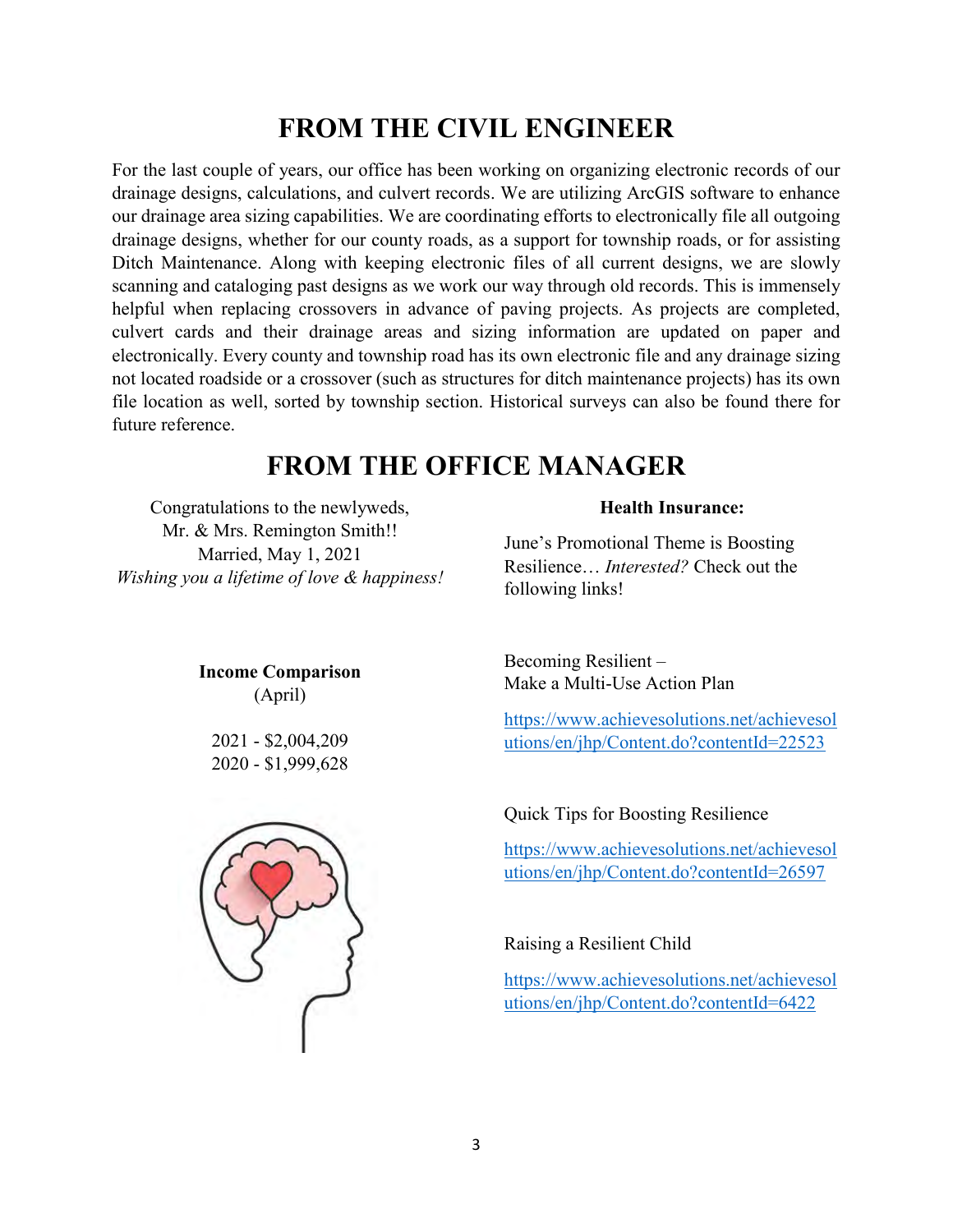

**A girl has as many brothers as sisters, but each brother has only half as many brothers as sisters. How many brothers and sisters are there in the family?**

**I have keys, but no locks. I have space, but no rooms. You can enter, but you can't go outside. What am I?**



Tom and Pat Pennysworth were two extremely wealthy brothers. Tom had been missing for two days. Dr. J.L. Quicksolve was at their house talking to Pat. "When did you last see your brother?" Dr. Quicksolve asked. "Saturday afternoon, around two o'clock, a tall, blond woman came here to pick him up. I guess they had a date. They drove away in her car, and I haven't seen Tom since then," Pat explained. Just then the phone rang, and Pat answered it. "It's for you," he said, handing the phone to Quicksolve. "J.L. Quicksolve," came the response, "this is Officer Dennis. We've found the body of Tom Pennysworth out here at his cottage on Silver Lake. He's been shot to death." "Any clues, Officer Dennis?" Quicksolve asked. "No. We're still looking." "Let me know right away if you find anything. Goodbye." "What is it?" Pat Pennysworth asked as the detective hung up the phone and turned to him. "I'm afraid it's bad news. Your brother's been found. He's dead," said Dr. Quicksolve. "Oh no!" Pat cried. "Where were you on Saturday evening, Pat?" "I was right here! You can't suspect me! I didn't go anywhere near the cottage!" Pat shouted. "I think you did, Pat," Dr. Quicksolve stated coolly.

**Why does Dr. Quicksolve suspect the brother?**